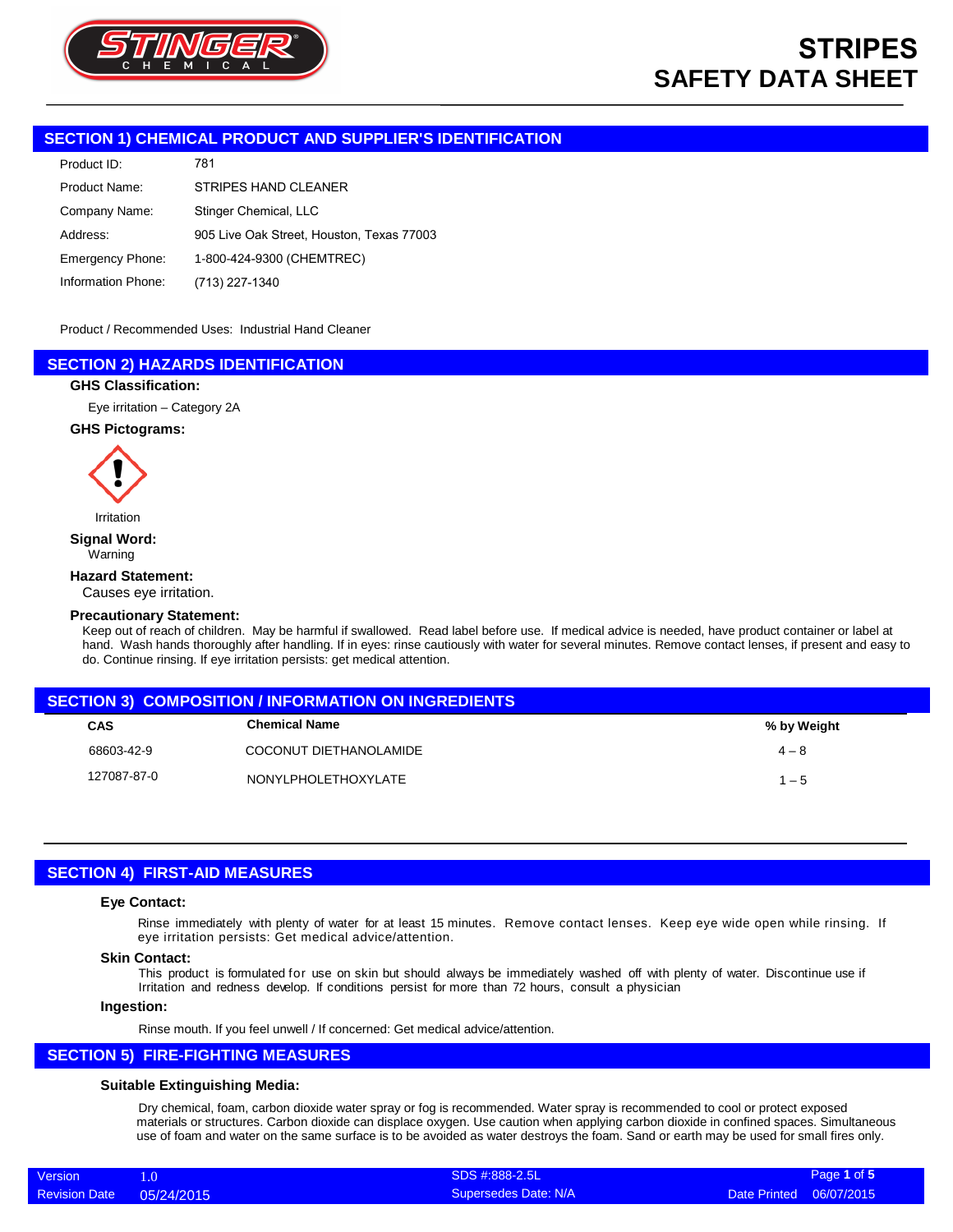### **Unsuitable Extinguishing Media:**

None

### **Specific Hazards in Case of Fire:**

Use extinguishing measures that are appropriate to local circumstances and the surrounding environment

### **Fire-Fighting Procedures:**

Isolate immediate hazard area and keep unauthorized personnel out. Stop spill/release if it can be done safely. Move undamaged containers from immediate hazard area if it can be done safely. Water spray may be useful in minimizing or dispersing vapors and to protect personnel.

Dispose of fire debris and contaminated extinguishing water in accordance with official regulations.

#### **Special Protective Actions:**

Wear self-contained breathing apparatus for firefighting if necessary.

### **SECTION 6) ACCIDENTAL RELEASE MEASURES**

### **Environmental Precautions:**

Material can create slippery conditions. Stop spill/release if it can be done safely. Prevent spilled material from entering sewers, storm drains, other unauthorized drainage systems and natural waterways by using sand, earth, or other appropriate barriers.

Refer to protective measures listed in section 7 and 8.

### **SECTION 7) HANDLING AND STORAGE**

#### **General:**

Avoid contact with eyes. Wash hands after use. Use good personal hygiene practices. Eating, drinking and smoking should be prohibited in the application area.

#### **Storage Room Requirements:**

Keep container(s) tightly closed and properly labeled. Store in cool, dry, well-ventilated areas away from heat, direct sunlight and incompatibilities. Store in approved containers and protect against physical damage. Keep containers securely sealed when not in use. Containers that have been opened must be carefully resealed to prevent leakage. Empty container retain residue and may be dangerous.

Store at temperatures below 110°F.

### **SECTION 8) EXPOSURE CONTROLS, PERSONAL PROTECTION**

#### **Eye Protection:**

Eye protection is not required while washing hands with this product in the workplace. The use of safety glasses is recommended to avoid eye exposure during the handling of containers or during spill clean-up.

#### **Skin Protection:**

No special protection is required.

### **Respiratory Protection:**

In case of insufficient ventilation, wear suitable respiratory equipment.

| Chemical Name          | <b>CSHA</b><br>TWA<br>(ppm) | <b>OSHA</b><br>TWA<br>(mq/m3) | OSHA<br><b>STEL</b><br>(ppm) | OSHA<br>stel<br>(mg/m3) | OSHA-<br>Tables-<br>Z1,2,3 | <b>OSHA</b><br>Carcinogen designation | <b>OSHA</b><br><b>Skin</b> | <b>NIOSH</b><br>TWA<br>(ppm) | <b>NIOS</b><br>TWA | <b>NIOSH</b><br><b>STEL</b><br>(ppm) | <b>NIOS</b><br>H<br>STEL | <b>NIOSH</b><br>Carcinogen |
|------------------------|-----------------------------|-------------------------------|------------------------------|-------------------------|----------------------------|---------------------------------------|----------------------------|------------------------------|--------------------|--------------------------------------|--------------------------|----------------------------|
| No applicable chemical |                             |                               |                              | -                       | $\overline{\phantom{0}}$   |                                       |                            | $\sim$                       |                    | <b>.</b>                             | -                        |                            |

| <b>Chemical Name</b>   | <b>ACGIH</b> | ACGIH   | ACGIH       | <b>ACGIH</b>             |
|------------------------|--------------|---------|-------------|--------------------------|
|                        | TWA          | TWA     | <b>STEL</b> | <b>STEL</b>              |
|                        | (ppm)        | (mq/m3) | (ppm)       | (mq/m3)                  |
| No applicable chemical | $\sim$       | ۰       | ٠           | $\overline{\phantom{a}}$ |

### **SECTION 9) PHYSICAL AND CHEMICAL PROPERTIES**



SDS #:888-2.5L Supersedes Date: N/A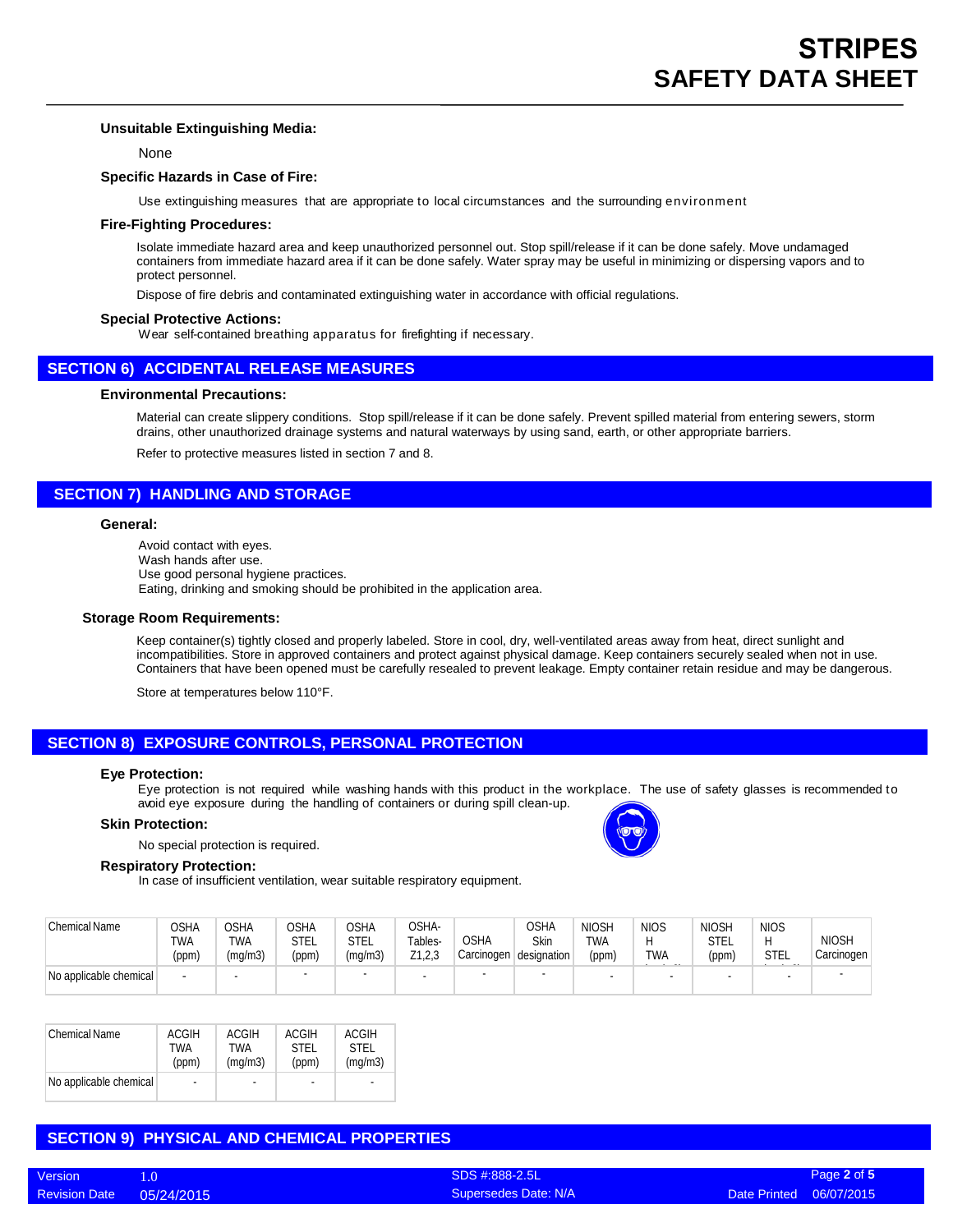# **STRIPES SAFETY DATA SHEET**

| <b>Physical and Chemical Properties</b>       |                                                             |
|-----------------------------------------------|-------------------------------------------------------------|
| Density                                       | 8.40 lb/gal                                                 |
| Density VOC                                   | $0.00$ lb/gal                                               |
| % VOC                                         | 0.00%                                                       |
| <b>VOC Actual</b>                             | $0.00$ lb/gal                                               |
| <b>VOC Actual</b>                             | $0.00$ g/l                                                  |
| <b>VOC Regulatory</b>                         | $0.00$ lb/gal                                               |
| Appearance                                    | Viscous, Liquid                                             |
| <b>Odor Threshold</b>                         | No Data Available                                           |
| <b>Odor Description</b>                       | Characteristic                                              |
| pH                                            | $6.0 - 6.5$ .                                               |
| <b>Water Solubility</b>                       | Complete.                                                   |
| Flammability                                  | Not considered a flammable liquid by OSHA (29CFR 1910.1200) |
| Flash Point Symbol                            | No Data Available                                           |
| <b>Flash Point</b>                            | No Data Available                                           |
| Viscosity                                     | No Data Available                                           |
| Lower Explosion Level                         | No Data Available                                           |
| <b>Upper Explosion Level</b>                  | No Data Available                                           |
| <b>Melting Point</b>                          | No Data Available                                           |
| Vapor Density                                 | No Data Available                                           |
| <b>Freezing Point</b>                         | No Data Available                                           |
| Low Boiling Point                             | No Data Available                                           |
| High Boiling Point                            | No Data Available                                           |
| Decomposition Pt                              | No Data Available                                           |
| Auto Ignition Temp                            | No Data Available                                           |
| <b>Evaporation Rate</b>                       |                                                             |
| Partition Coefficient: n-Octanol/Water (Kow): | No Data Available                                           |

## **SECTION 10) STABILITY AND REACTIVITY**

| Stability:                                      | Stable.           |
|-------------------------------------------------|-------------------|
| <b>Conditions to Avoid:</b>                     | No data available |
| Incompatible Materials:                         | None Known.       |
| Hazardous Reactions/Polymerization: None Known. |                   |
| Hazardous Decomposition Products: None Known    |                   |

# **SECTION 11) TOXICOLOGICAL INFORMATION**

Revision Date

| Acute toxicity                                                      | No data available                                                             |
|---------------------------------------------------------------------|-------------------------------------------------------------------------------|
| <b>Skin Corrosion/Irritation:</b>                                   | No Data Available.                                                            |
| <b>Serious Eye Damage/Irritation:</b>                               | Concentrate is an eye irritant and may cause Irritation, redness, or tearing. |
| Carcinogenicity:                                                    | No data available.                                                            |
| <b>Germ Cell Mutagenicity:</b>                                      | No data available.                                                            |
| <b>Reproductive Toxicity:</b>                                       | No data available.                                                            |
| <b>Respiratory/Skin Sensitization:</b>                              | No data available                                                             |
| <b>Specific Target Organ Toxicity:</b><br><b>Single Exposure:</b>   | No data available                                                             |
| <b>Specific Target Organ Toxicity:</b><br><b>Repeated Exposure:</b> | No data available                                                             |
| <b>Aspiration Hazard:</b>                                           | No data available.                                                            |
| 1.0                                                                 | SDS #:888-2.5L                                                                |

| <b>Version</b>       |            | SDS #:888-2.5L       | Page 3 of 5             |
|----------------------|------------|----------------------|-------------------------|
| <b>Revision Date</b> | 05/24/2015 | Supersedes Date: N/A | Date Printed 06/07/2015 |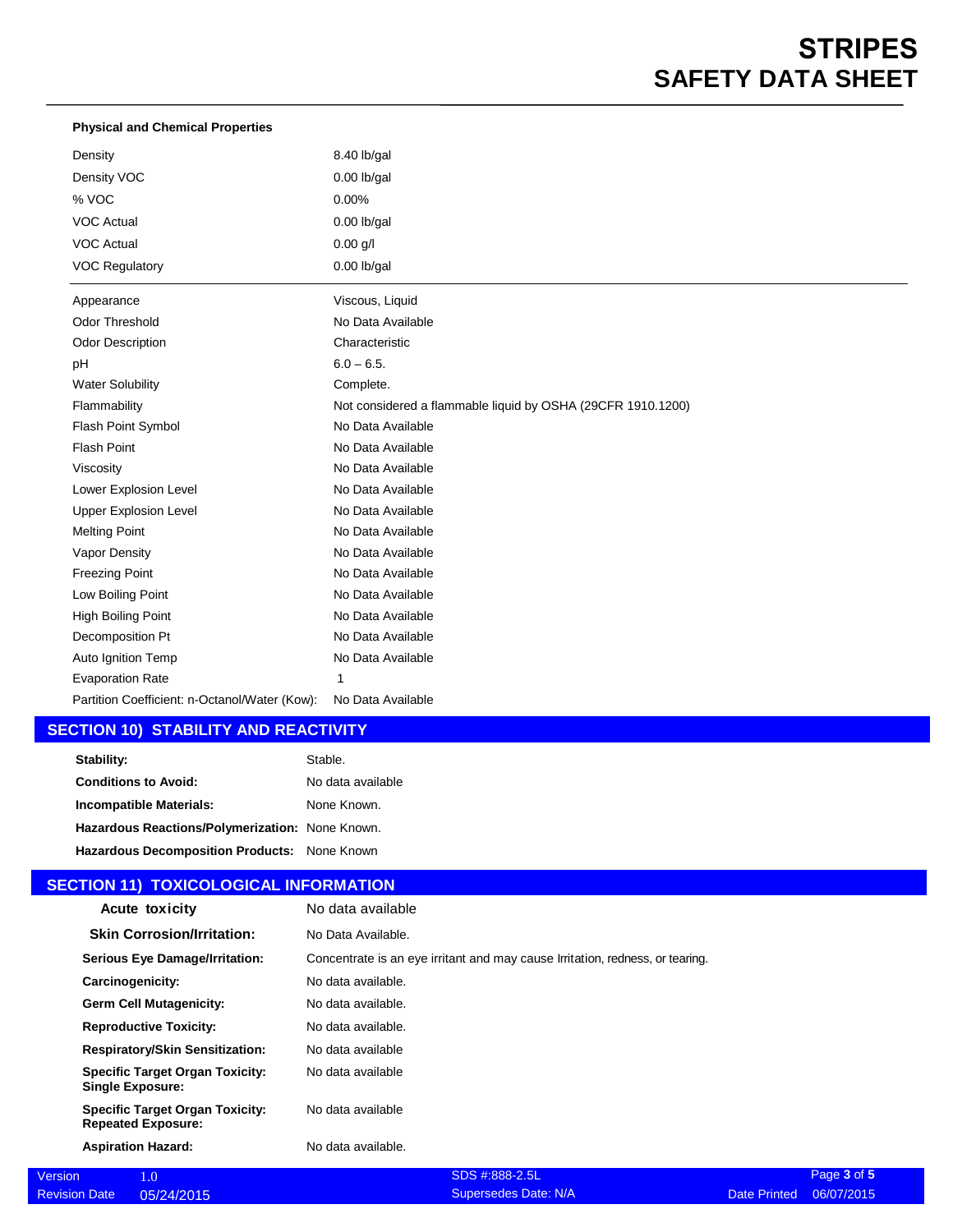**Acute Toxicity:** No data available.

### **SECTION 12) ECOLOGICAL INFORMATION**

| Toxicity:                          | No data available. |
|------------------------------------|--------------------|
| Persistence and Degradability:     | No data available. |
| <b>Bio-Accumulative Potential:</b> | No data available. |
| <b>Mobility in Soil:</b>           | No data available. |
| <b>Other Adverse Effects:</b>      | No data available. |

### **SECTION 13) DISPOSAL CONSIDERATIONS**

### **Water Disposal:**

Under RCRA, it is the responsibility of the user of the product, to determine at the time of disposal whether the product meets RCRA criteria for hazardous waste. Waste management should be in full compliance with federal, state, and local laws.

### **SECTION 14) TRANSPORT INFORMATION**

### **U.S. DOT Information:**

NOT REGULATED AS DANGEROUS GOODS OR HAZARDOUS MATERIAL Shipping Name: Compound, cleaning, N.O.I., Liquid

### **IMDG Information:**

NOT REGULATED AS DANGEROUS GOODS OR HAZARDOUS MATERIAL Shipping Name: Compound, cleaning, N.O.I., Liquid

### **IATA Information:**

NOT REGULATED AS DANGEROUS GOODS OR HAZARDOUS MATERIAL Shipping Name: Compound, cleaning, N.O.I., Liquid

### **SECTION 15) REGULATORY INFORMATION**

### **EPCRA – EMERGENCY PLANNING AND COMMUNITY RIGHT-TO-KNOW ACT**

#### **CERCLA REPORTABLE QUANTITY**

None

### **SARA 304 EXTREMELY HAZARDOUS SUBSTANCES REPORTABLE:**

This product does not contain any components with a EHS RQ.

### **SARA 311/312 HAZARDS:**

Acute Health Hazard

### **SARA 302**

None

### **SARA 313**

This material does not contain any chemical components with known CAS numbers that exceed the threshold (De Minimis) reporting levels established by SARA Title III

#### **California Proposition 65**

This product does contain a chemicals known to State of California to cause cancer.

Cocomide Diethanolamine

### **SECTION 16) OTHER INFORMATION**

#### **Glossary:**

\* There are points of differences between OSHA GHS and UN GHS. In 90% of the categories, they can be used interchangeably, but for the Skin Corrosion/Irritant Category and the Specific Target Organ Toxicity (Single and Repeated Exposure) Categories. In these cases, our system will say UN GHS.

ACGIH- American Conference of Governmental Industrial Hygienists; ANSI- American National Standards Institute; Canadian TDG-Canadian Transportation of Dangerous Goods; CAS- Chemical Abstract Service; Infotrac- Chemical Transportation Emergency Center (US); CHIP- Chemical Hazard Information and Packaging; DSL- Domestic Substances List; EC- Equivalent Concentration; EH40 (UK)- HSE Guidance Note EH40 Occupational Exposure Limits; EPCRA- Emergency Planning and Community Right-To-Know Act; ESL- Effects screening levels; HMIS- Hazardous Material Information Service; LC- Lethal Concentration; LD- Lethal Dose; NFPA- National Fire Protection Association; OEL- Occupational Exposure Limits; OSHA- Occupational Safety and Health Administration, US Department of Labor; PEL- Permissible Exposure Limit; SARA (Title III)- Superfund Amendments and Reauthorization Act; SARA 313- Superfund Amendments and Reauthorization Act, Section 313; SCBA- Self-Contained Breathing Apparatus; STEL- Short Term Exposure Limit; TCEQ - Texas Commission on Environmental Quality; TLV- Threshold Limit Value; TSCA- Toxic Substances Control Act Public Law 94-469; TWA

SDS #:888-2.5L Supersedes Date: N/A